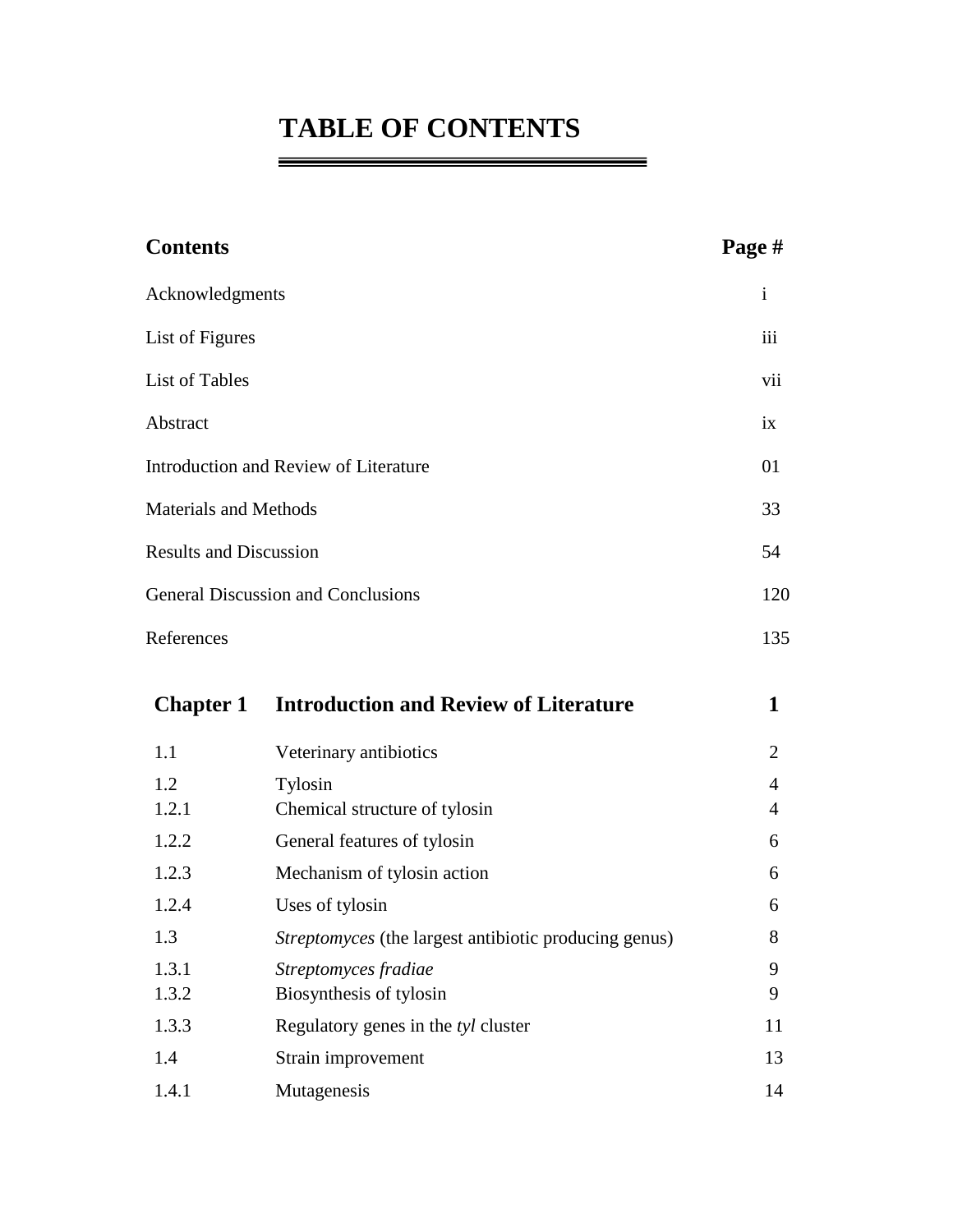| 1.4.2   | Random mutagenesis                                                                                    | 15 |
|---------|-------------------------------------------------------------------------------------------------------|----|
| 1.4.3   | Mutations induced by ionizing radiations                                                              | 17 |
| 1.4.4   | Mutations leading to over expression of tylosin<br>in<br>Streptomyces fradiae NRRL-2702               | 19 |
| 1.5     | Fermentation                                                                                          | 21 |
| 1.5.1   | Submerged or liquid fermentation                                                                      | 22 |
| 1.5.1.1 | Effect of carbon and nitrogen sources on the production of<br>antibiotics in complex medium           | 22 |
| 1.5.1.2 | Effect of carbon and nitrogen sources on the production of<br>antibiotics in chemically defined media | 23 |
| 1.5.2   | Solid State Fermentation (SSF)                                                                        | 26 |
| 1.5.2.1 | Advantages of solid state fermentation                                                                | 27 |
| 1.5.2.2 | Effect of medium composition on the production of<br>antibiotics in solid state fermentation          | 29 |
| 1.5.2.3 | Effect of environmental conditions on the production of<br>antibiotics in SSF                         | 30 |
| 1.6     | Scope and objectives of current study                                                                 | 31 |

## **Chapter 2 Materials and Methods 33**

| 2.1     | Microorganism and media                                                                                                             | 33 |
|---------|-------------------------------------------------------------------------------------------------------------------------------------|----|
| 2.2     | Reviving medium                                                                                                                     | 33 |
| 2.2.1   | Liquid medium (Seed medium)                                                                                                         | 33 |
| 2.2.2   | Solid medium                                                                                                                        | 34 |
| 2.3     | Preparation of inocula                                                                                                              | 34 |
| 2.3.1   | Vegetative medium                                                                                                                   | 34 |
| 2.4     | Production of tylosin in complex medium                                                                                             | 35 |
| 2.5     | Irradiation mutagenesis                                                                                                             | 36 |
| 2.5.1   | Ultraviolet irradiation of <i>Streptomyces fradiae</i> NRRL-2702                                                                    | 36 |
| 2.5.2   | Screening and selection of hyper producing mutants                                                                                  | 36 |
| 2.5.2.1 | <i>Bacillus subtilis</i> bioassay                                                                                                   | 37 |
| 2.5.2.2 | High performance liquid chromatography (HPLC)                                                                                       | 38 |
| 2.6     | Batch culture studies for tylosin production by wild-type and<br>tylosin over expressing mutant UV-2 in chemically defined<br>media | 39 |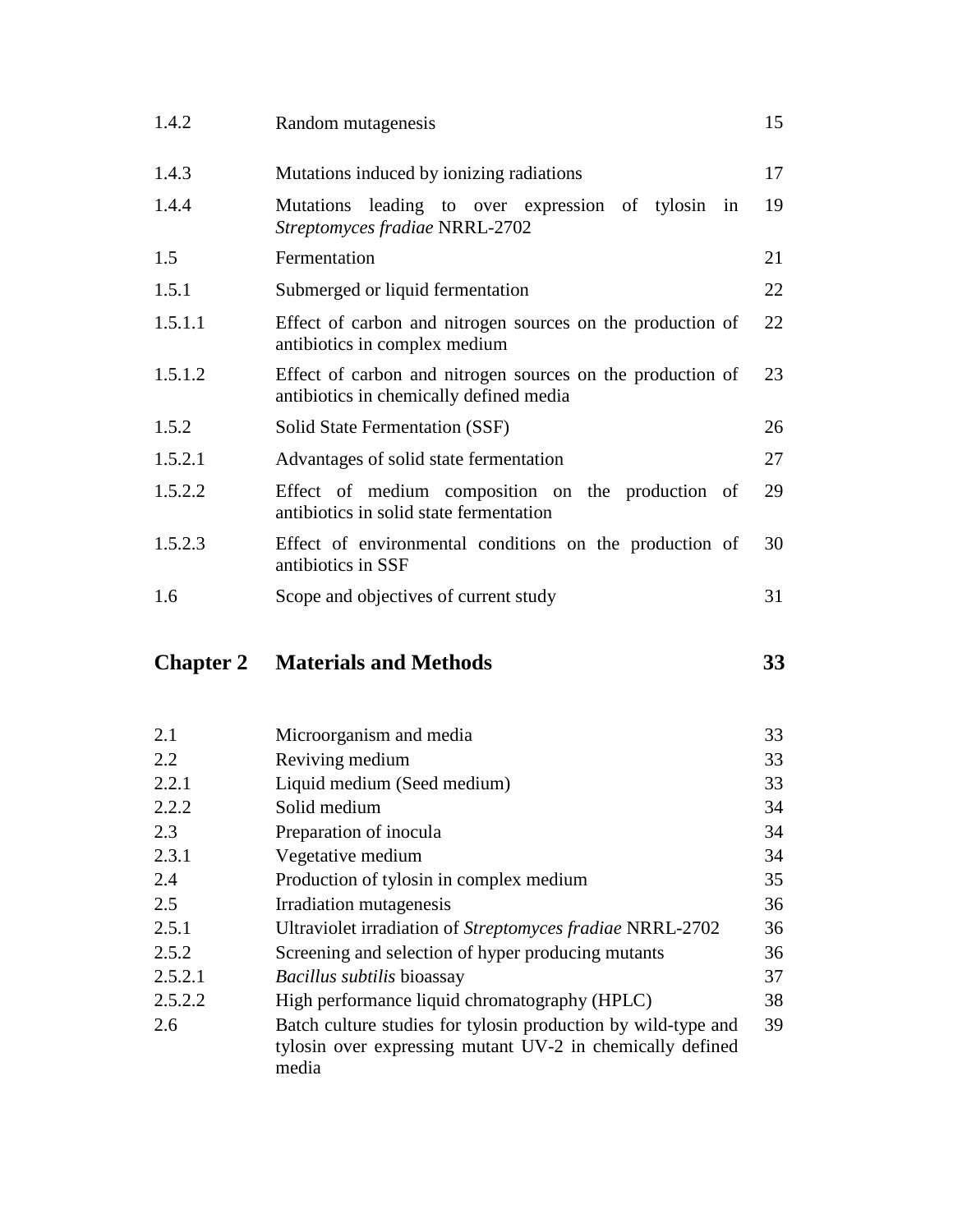| 2.6.1   | Effect of various carbon sources on tylosin production by<br>mutant UV-2                                                                                     | 39 |
|---------|--------------------------------------------------------------------------------------------------------------------------------------------------------------|----|
| 2.6.2   | Effect of various nitrogen sources on tylosin production by<br>mutant UV-2                                                                                   | 40 |
| 2.6.3   | Measurement of cell mass, tylosin and sugars                                                                                                                 | 40 |
| 2.6.4   | Study of kinetic parameters                                                                                                                                  | 40 |
| 2.7     | Gamma-irradiation mutagenesis of Streptomyces fradiae<br>NRRL-2702 and its tylosin over expressing mutant UV-2                                               | 41 |
| 2.7.1   | Screening and selection of hyper producing mutants                                                                                                           | 41 |
| 2.8     | Batch culture studies for tylosin production by wild type and<br>mutant gamma-1 in chemically defined media                                                  | 42 |
| 2.8.1   | Effect of various carbon sources on tylosin production by<br>mutant $\gamma$ -1                                                                              | 42 |
| 2.8.2   | Effect of various nitrogen sources on tylosin production by<br>mutant $\gamma$ -1                                                                            | 42 |
| 2.8.3   | Measurement of cell mass, tylosin and sugars                                                                                                                 | 42 |
| 2.8.4   | Study of kinetic parameters of mutant $\gamma$ -1                                                                                                            | 43 |
| 2.9     | Development of solid state fermentation system for the<br>production of tylosin by wild type and mutant gamma-1<br>strains of Streptomyces fradiae NRRL-2702 | 43 |
| 2.9.1   | Preparation of inocula for solid state fermentation                                                                                                          | 43 |
| 2.9.2   | Solid state fermentation medium                                                                                                                              | 43 |
| 2.9.3   | Tylosin extraction                                                                                                                                           | 44 |
| 2.9.4   | Tylosin assay                                                                                                                                                | 44 |
| 2.9.5   | High performance liquid chromatography (HPLC) analysis                                                                                                       | 44 |
| 2.9.6   | Process optimization for tylosin production by mutant $\gamma$ -1 in<br>solid state fermentation                                                             | 44 |
| 2.9.6.1 | Effect of substrate on tylosin production by mutant $\gamma$ -1 in<br>solid state fermentation                                                               | 45 |
| 2.9.6.2 |                                                                                                                                                              | 45 |
|         | Effect of initial moisture content on tylosin production by<br>mutant $\gamma$ -1 in solid state fermentation                                                |    |
| 2.9.6.3 | Effect of inoculum size, pH and temperature on tylosin<br>production by mutant $\gamma$ -1 in solid state fermentation                                       | 46 |
| 2.9.6.4 | Effect of additional carbon sources on tylosin production by<br>mutant $\gamma$ -1 in solid state fermentation                                               | 46 |
| 2.9.6.7 | Effect of nitrogen sources on tylosin production by mutant $\gamma$ -                                                                                        | 46 |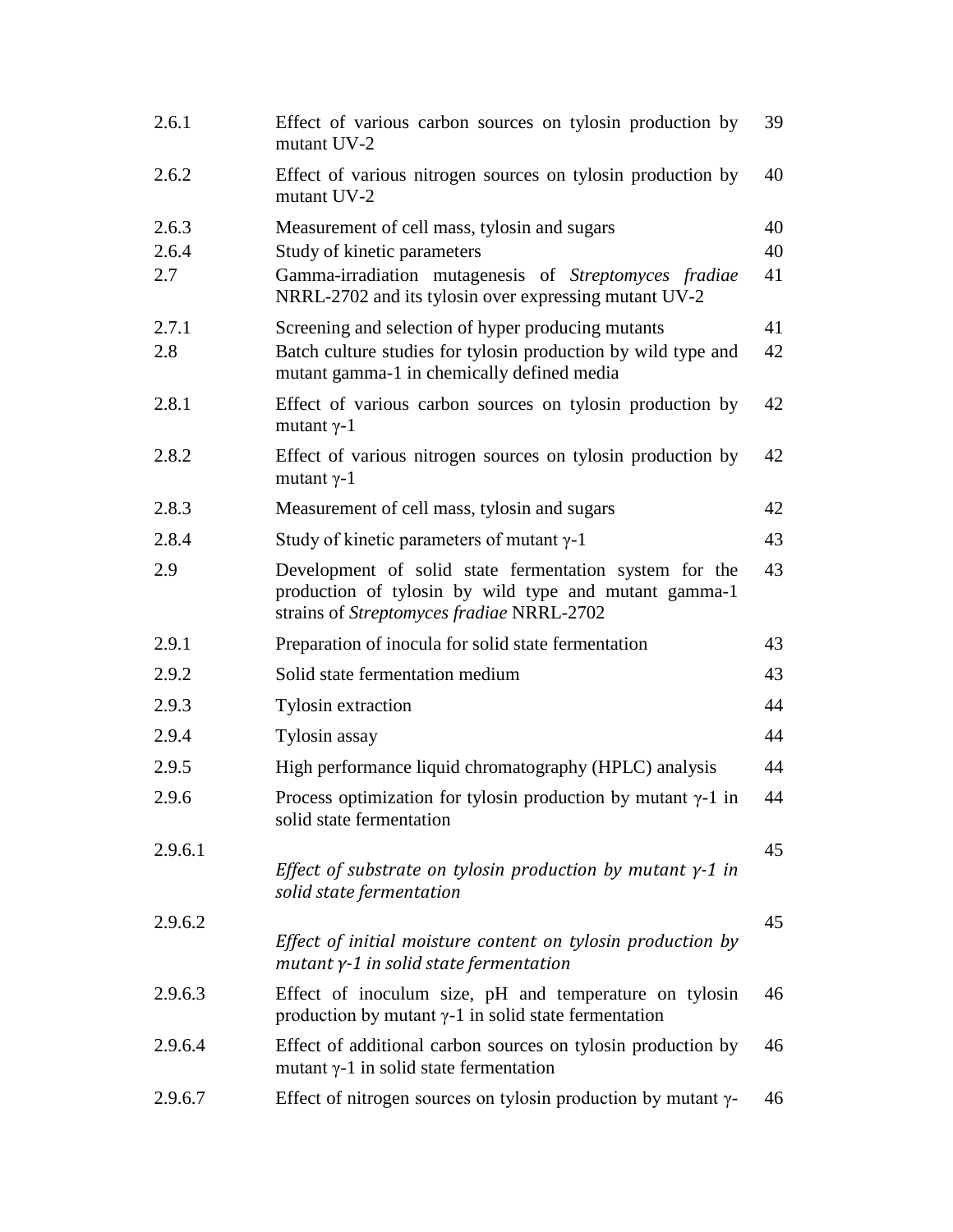|            | 1 in solid state fermentation                                                                                               |    |
|------------|-----------------------------------------------------------------------------------------------------------------------------|----|
| 2.10       | Identification of mutations leading to over expression of<br>tylosin                                                        | 47 |
| 2.10.2     | One step RT-PCR                                                                                                             | 48 |
| 2.10.3     | Preparation of agarose gel (1%) for DNA electrophoresis                                                                     | 49 |
| 2.10.4     | Isolation of genomic DNA                                                                                                    | 50 |
| 2.10.4.1   | Salt extraction method for the genomic DNA isolation                                                                        | 51 |
| 2.10.4.1.1 | Chemicals for salt extraction method                                                                                        | 51 |
| 2.10.4.1.2 | Procedure for salt extraction method                                                                                        | 51 |
| 2.10.4.2   | PCR amplification of tylS, tylR and tylT genes                                                                              | 52 |
| 2.10.4.3   | Sequencing of amplified RT-PCR and PCR products                                                                             | 53 |
| 2.10.4.4   | Blast analysis of the sequenced genes                                                                                       | 53 |
| 2.10.4.5   | Construction of Phylogenetics tree for regulatory proteins<br>encoded by $tylQ$ , $tvlP$ , $tylS$ , $tvlR$ and $tvlT$ genes | 53 |

## **Chapter 3 Results and Discussion 54**

3.1 Microorganisms and their growth 54 3.1.1 Production of tylosin by wild type *Streptomyces fradiae* NRRL-2702 in complex production medium 55 3.2 UV irradiation mutagenesis of *Streptomyces fradiae* NRRL-2702 55 3.2.1 Morphological mutants obtained after UV irradiation mutagenesis of wild type *Streptomyces fradiae* NRRL-2702 57 3.2.2 Screening and selection of UV mutants of *Streptomyces fradiae* NRRL-2702 with over expression of tylosin in complex production medium 57 3.2.3 High performance liquid chromatography analysis (HPLC) of tylosin production by wild type strain and UV mutants of *Streptomyces fradiae* NRRL-2702 61 3.2.4 Batch culture kinetics of tylosin production by wild type and mutant UV-2 of *Streptomyces fradiae* NRRL-2702 in chemically defined media 64 3.2.4.1 Effect of different carbon sources on tylosin production by wild type and mutant UV-2 of *Streptomyces fradiae* NRRL-2702 in chemically defined media 64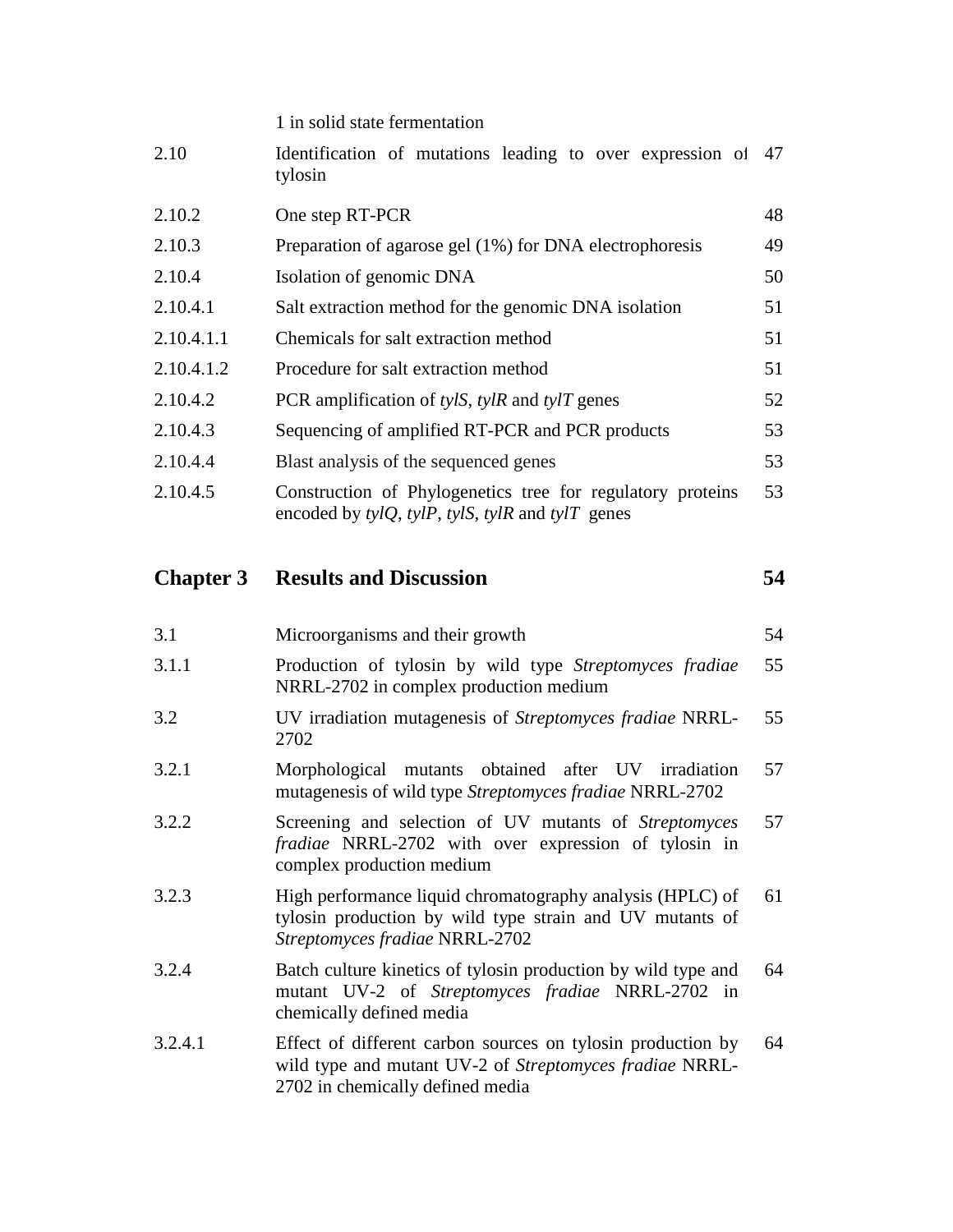| 3.2.4.2  | Effect of different nitrogen sources on tylosin production by<br>69<br>wild type and mutant UV-2 of Streptomyces fradiae NRRL-<br>2702 in chemically defined media   |    |
|----------|----------------------------------------------------------------------------------------------------------------------------------------------------------------------|----|
| 3.3      | Gamma irradiation mutagenesis of wild type Streptomyces<br>frdiae NRRL-2702 and tylosin over expressing mutant UV-2                                                  | 72 |
| 3.3.1    | Screening and selection of gamma irradiated mutants of<br>Streptomyces fradiae NRRL-2702 with over expression of<br>tylosin in complex production medium             | 73 |
| 3.3.2    | Batch culture kinetics of growth and tylosin production by<br>wild type and mutant $\gamma$ -1 of Streptomyces fradiae NRRL-<br>2702 in chemically defined media     | 75 |
| 3.3.2.1  | Effect of different carbon sources on tylosin production by<br>wild type and mutant γ-1 of Streptomyces fradiae NRRL-<br>2702 in chemically defined media            | 75 |
| 3.3.2.2  | Effect of different nitrogen sources on tylosin production by<br>wild type and mutant y-1of Streptomyces fradiae NRRL-<br>2702 in chemically defined media           | 81 |
| 3.3.2.3. | Comparison of stability of wild type, tylosin over expressing<br>mutants UV-2 and γ-1 of Streptomyces fradiae NRRL-2702<br>for the production of tylosin             | 84 |
| 3.4      | Development of solid state fermentation for the production of<br>tylosin by Streptomyces fradiae NRRL-2702 and its gamma<br>irradiated mutant gamma-1                | 86 |
| 3.4.1    | Effect of substrate on the production of tylosin by wild type<br>and mutant $\gamma$ -1 of <i>Streptomyces fradiae</i> NRRL-2702 in solid<br>state fermentation      | 86 |
| 3.4.2    | Effect of moisture level on the production of tylosin by wild<br>type and mutant $\gamma$ -1 of <i>Streptomyces fradiae</i> NRRL-2702 in<br>solid state fermentation | 87 |
| 3.4.3    | Effect of inoculum size on the production of tylosin by wild<br>type and mutant $\gamma$ -1 of Streptomyces fradiae NRRL-2702 in<br>solid state fermentation         | 89 |
| 3.4.4    | Effect of pH on the production of tylosin by wild type and<br>mutant $\gamma$ -1 of <i>Streptomyces fradiae</i> NRRL-2702 in solid state<br>fermentation             | 90 |
| 3.4.5    | Effect of temprature on the production of tylosin by wild type<br>and mutant $\gamma$ -1 of <i>Streptomyces fradiae</i> NRRL-2702 in solid<br>state fermentation     | 92 |
| 3.4.5    | Effect of incubation period on the production of tylosin by<br>wild type and mutant $\gamma$ -1 of Streptomyces fradiae NRRL-                                        | 93 |